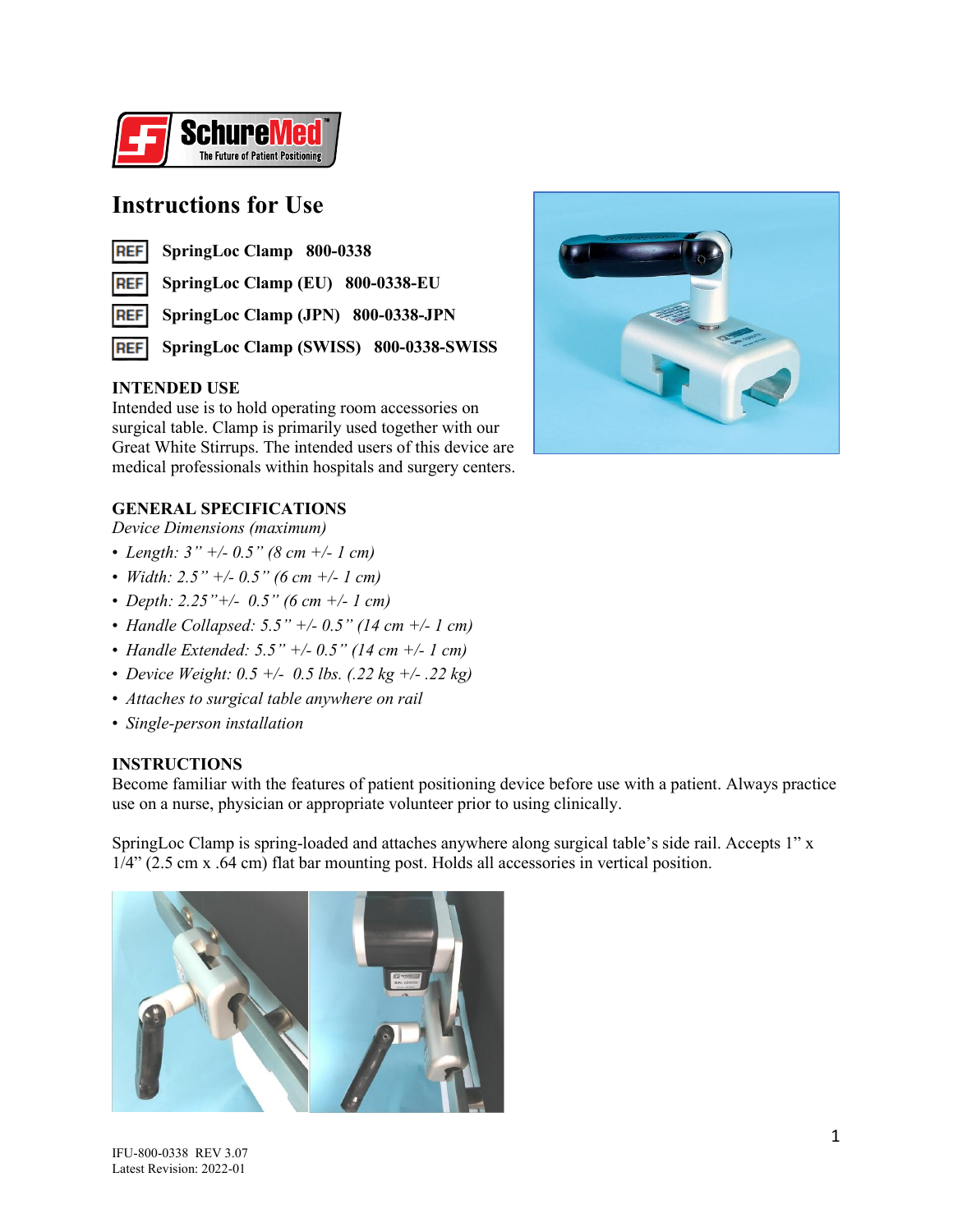### **Attaching to Side Rail**

- *1. Place clamp on rail so flat bottom is in down position*
- *2. Push clamp down on rail until springs click*
- *3. Secure clamp by turning handle clockwise to locked position*

# **Detaching from Side Rail**

- *1. Unlock clamp by turning handle counterclockwise and remove accessory*
- *2. Slide clamp away from standoffs, then push top of clamp down with thumb until it clicks, then grab handle and lift clamp from side rail*

#### **COMPONENT OVERVIEW**

SpringLoc Clamp is a surgical table clamp that attaches to surgical table side rails. Clamp is primarily used in conjunction with our Great White Stirrups.

*See side rail dimensions below:*

*US: 0.374" x 1.122" (9.5 mm x 28.5 mm) PN# 800-0338 Europe: 0.394" x 0.984" (10 mm x 25 mm) PN# 800-0338-EU Japan: 0.354" x 1.260" (9 mm x 32 mm) PN# 800-0338-JPN Swiss: 0.394" x 1.181" (10 mm x 30 mm) PN# 800-0338-SWISS*

# **GENERAL INFORMATION**

- *Product not made with Natural Rubber Latex*
- *Device supports 1,000 lb. (454 kg) proportional patient load (6'4" (193 cm) tall patient per 99% human body model)*
- *Product warranty covers product from manufacturing defects for period of 2 years*
- *If damaged in shipping, call Customer Service at (888) 724-8763 or (781) 982-7000 to obtain Return Material Authorization number. For product warranty issues, contact Customer Service.*
- *CE marked medical device according to MDR (EU) 2017/745*
- *Product is maintenance-free, check product condition before next use*
- *Life of device is 5 years under normal use*
- *Store device between -4°F to +86°F (-20°C to 30°C)*

#### **DISPOSAL**

- *General - Prevent infection by cleaning and disinfecting product before disposal*
- *Packaging - Dispose packaging material via household waste according to national requirements*
- *SchureMed accepts back used or retired products - or dispose of product in accordance with national requirements*



*Maximum load should not exceed appropriate proportion of a patient weighing 1,000 lbs. (454 kg). Use care with low-maximum load capacity surgical tables that accessory rails are not overloaded.*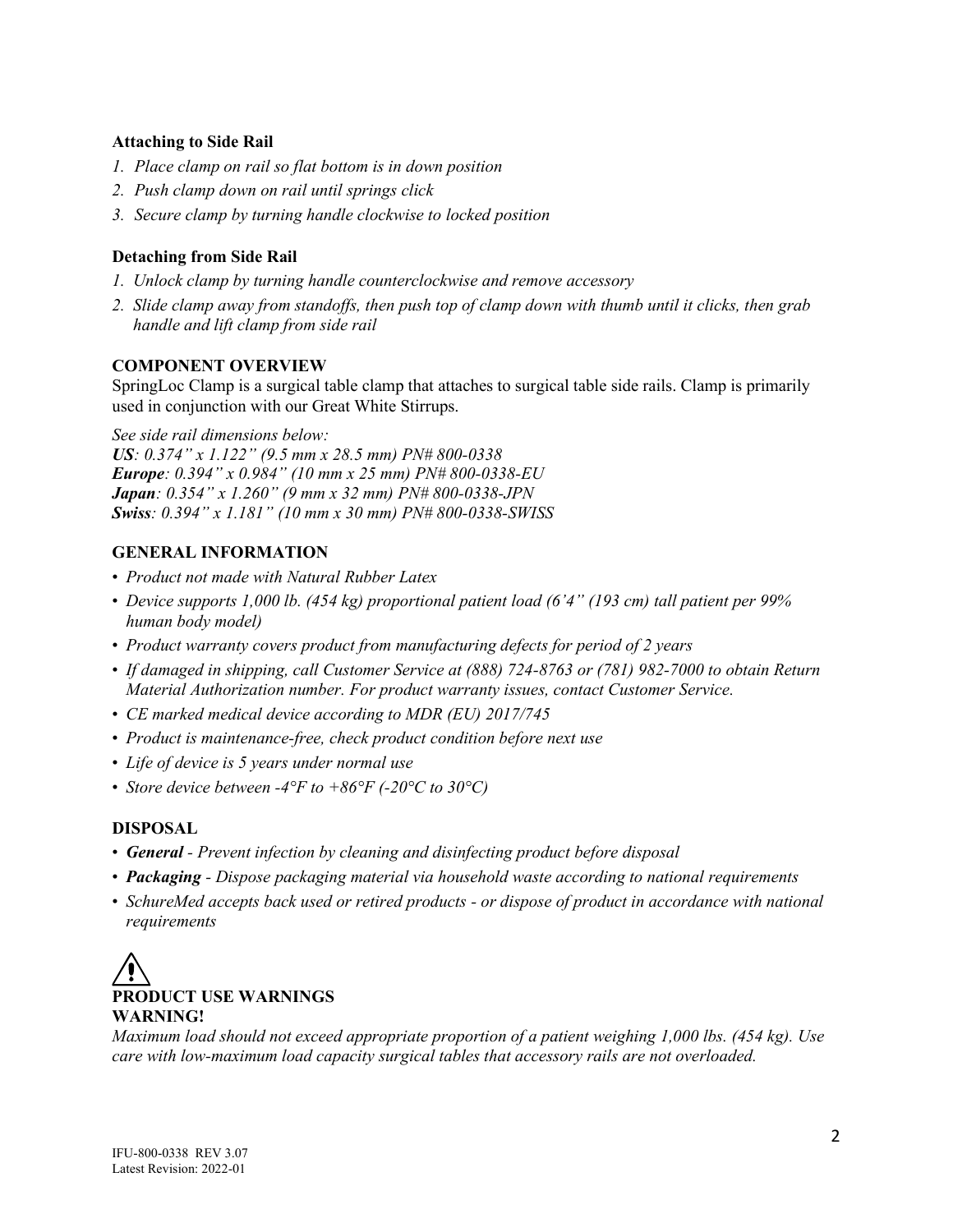*WARNING!*

*Hazards result from incorrect use. Strictly follow Instructions for Use with your Operating Table system.*

*WARNING! Do not reuse device if there are obvious signs of damage or functional issues. Consult manufacturer before reusing.*

# **Cleaning Recommendation**

*Follow current Association of periOperative Registered Nurses (AORN) Journal Guidelines for proper cleaning and disinfection procedures.*

# **CAUTION**

### *Strictly read/follow manufacturer's directions for cleaning fluids. DO NOT use cleaners containing phenolics.*

- *1. Remove major contaminants from accessory with disposable materials. Follow appropriate bio-hazard waste disposal procedures.*
- *2. Apply cleaning fluid liberally to entire accessory and wipe with clean, lint-free cloth until all moisture and cleaning fluid is removed from accessory*
- *3. Let accessory dry*

# **USER NOTICE**

*Any serious incident that has occurred in relation to the device should be reported to the manufacturer and the competent authority of the Member State in which the user and/or patient is established.*

UDI I Basic UDI-DI: 081001460F0041DW

# **eIFU Language Versions**

To download and print the Instructions for Use, please go to [http://www.schuremed.com/schuremed-eifu.](http://www.schuremed.com/schuremed-eifu)

|  | <b>Symbol Glossary</b> |
|--|------------------------|
|--|------------------------|

| Symbol                 | Title                                                  | <b>Symbol Description</b>                                                                                                                                                                                                                               |
|------------------------|--------------------------------------------------------|---------------------------------------------------------------------------------------------------------------------------------------------------------------------------------------------------------------------------------------------------------|
|                        | Manufacturer                                           | Indicates the medical device manufacturer.                                                                                                                                                                                                              |
| EC REP                 | Authorized Representative in<br>the European Community | Indicates the authorized representative in the european community.                                                                                                                                                                                      |
|                        | Use-by Date                                            | Indicates the date after which the medical device is not to be used.                                                                                                                                                                                    |
| <b>LOT</b>             | <b>Batch Code</b>                                      | Indicates the manufacturer's batch code so that the batch or lot can be identified.                                                                                                                                                                     |
| <b>REF</b>             | Catalogue or Item Number                               | Indicates the manufacturer's catalogue or item number so that the medical device can be identified.                                                                                                                                                     |
| $\overline{\text{SN}}$ | Serial Number                                          | Indicates the manufacturer's serial number so that a specific medical device can be identified.                                                                                                                                                         |
|                        | Caution                                                | To indicate that caution is necessary when operating the device or control close to where the<br>symbol is placed, or to indicate that the current situation needs operator awareness or operator<br>action in order to avoid undesirable consequences. |
| <b>MD</b>              | <b>Medical Device</b>                                  | Indicates the item is a medical device.                                                                                                                                                                                                                 |
| UDI                    | Unique Device Identifier                               | Indicates a barcode as containing unique device identifier information.                                                                                                                                                                                 |
| CE                     | <b>CE Marking</b>                                      | European Conformity.                                                                                                                                                                                                                                    |
| Z)                     | Single Patient Use                                     | Indicates the item is a single patient use medical device.                                                                                                                                                                                              |